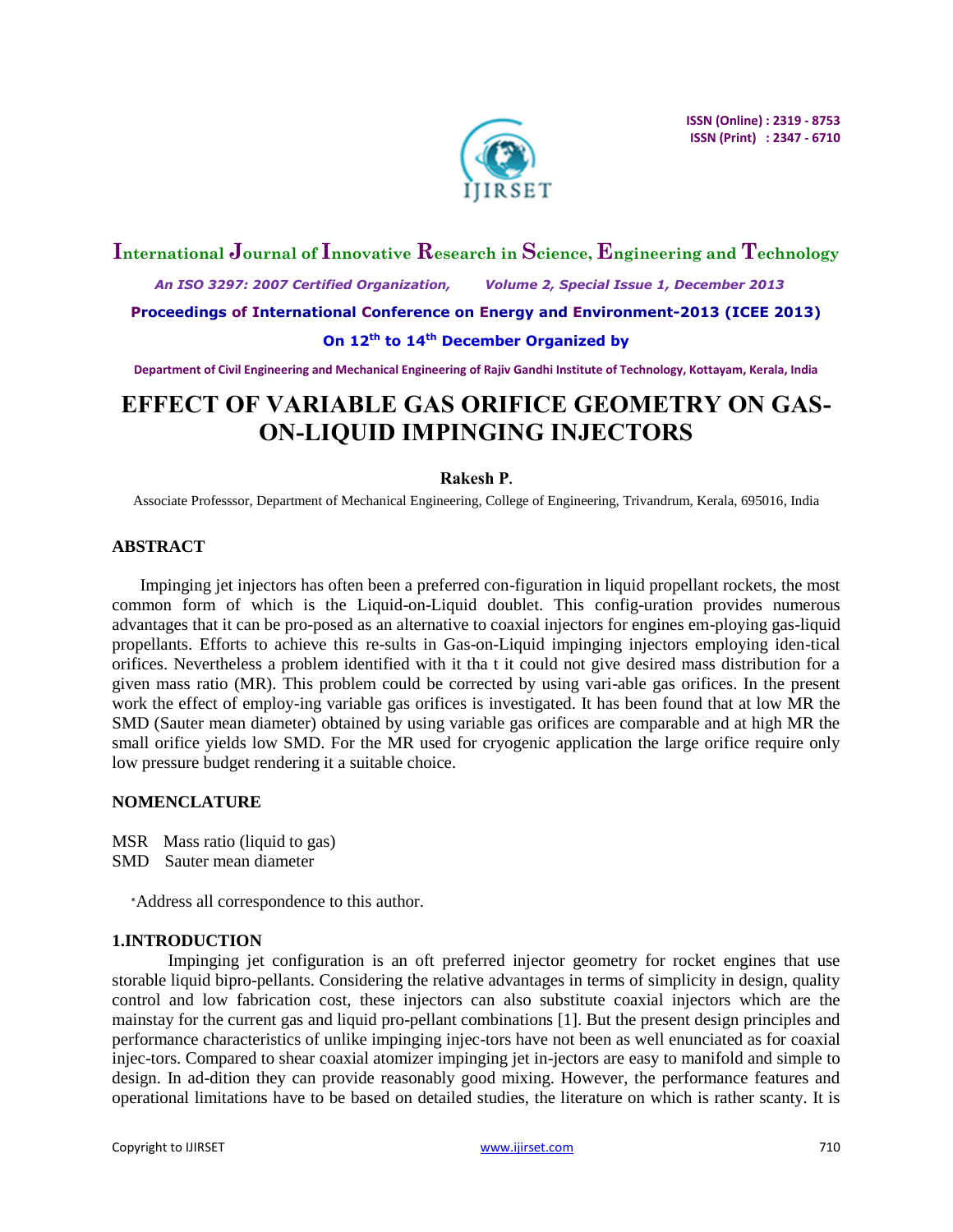also important that the basic mechanistic features of sprays from such injectors are to be understood before one looks into their performance as engine compo-nents. The present experimental work aims to resolve some of these issues.

The basic geometric and operational parameters of im-pinging injectors [2] are the diameter, length and inclina-tion of the orifices, inter-orifice distance which along with the inclination decides the preimpingement development of the jets, the pressure drop across the orifices and the op-erating pressure and temperature conditions. While like-impinging configuration with identical conditions on the two jets provides symmetric impinging and the eventual spray characteristics, the unlike impinging is a little more complex even for liquid-on-liquid jets. One can expect the gas-on-liquid impinging to be still more complex because of large density differences and expansion of jets down-stream of the orifice.

Most of the published work on impinging injectors deal with liquid-on-liquid type of atomizers, although only a few among them deal with unlike media. Parametric stud-ies on such atomizers [3] have given insight on the extent of influence that different variables exert with respect to fina l spray features. The orifice diameter determines the jet di-ameter and the mass flow rate of the liquid for a given pres-sure drop. The influence of orifice on drop size is described in Douglass et al. [4] smaller the jet diameter, smaller the mean drop size. The orifice length to diameter ratio and the surface finish of the orifice have a role on the jet de-velopment. A progressive increase in the L/D tends to in-crease the losses by friction and hence to reduce the jet ve-locity, which in turn will have an effect of increasing drop size. It was found that [4] greater the impingement angle, greater the amount of propellant back-flow. In fact propellant back-flow is proportional to the cosine of the impinge-ment angle. The angular distribution and mixing unifor-mity also depends on the impingement angle [5]. The nor-mal component of momentum of liquid jet increases with an increase in impingement angle, which is expected to in-crease the quality of atomization. As mentioned earlier, the inter-orifice distance and the impingement angle will together decide the preimpingement length which when in-creased progressively is likely to introduce disturbance in the velocity profile of the liquid jet with free boundary, due to interaction with the surrounding gaseous medium. Fur-ther, it has been also found that mis-impingement of jets cause rotation of jets and affect mixing uniformity and drop size [6].

The reports available on gas-on-liquid configuration are scanty. One such study [3] has shown that the dominant factors for gas- liquid impingement which influence drop size are the injected momentum ratio of jets, the dynamic pressure of injected gas and orifice diameter ratio. For con-stant orifice diameter ratio increase in dynamic pressure decreases the spray diameter [3]. The effect of the ratio of liquid orifice to gas orifice as studied by Mehegan re-veals that for constant dynamic pressure it increases the spray drop size. The spray shaping effect of the variable gas orifice configuration has been shown to some extent by Douglass [4]. This configuration does not seem to have at-tracted much interest later although it appears to have cer-tain application potential as well as possess very interesting physics. The study by Rakesh et al. [7] revealed that normal gas mometum to liquid mass ratio as an important parame-ter in describing the spray at various operating conditions. However the study with equal sized injectors found spray deviation towards the wall at desired mass ratio to be a ma-jor problem. The present study therefore re-examines this by employing variable gas orifice size for a fixed liquid ori-fice which may solve the problem. The gas and liquid used in present study are air and water in proportions which sim-ulate the fuel and oxidizer components of the propellants in rockets. A limitation, however is that the typical Reynolds number and Weber number of jets encountered in actual rocket engines are higher than the ones experienced in the laboratory conditions.

### **2.EXPERIMENTAL DETAILS**

In the present study the gas used is air and the liquid used is water which simulate at appropriate mixture ratios the propellants such as gaseous hydrogen and liquid oxygen which is used in shear coaxial atomizers. Figure 1 shows the experimental setup used for studying the characteristics of gas-on-liquid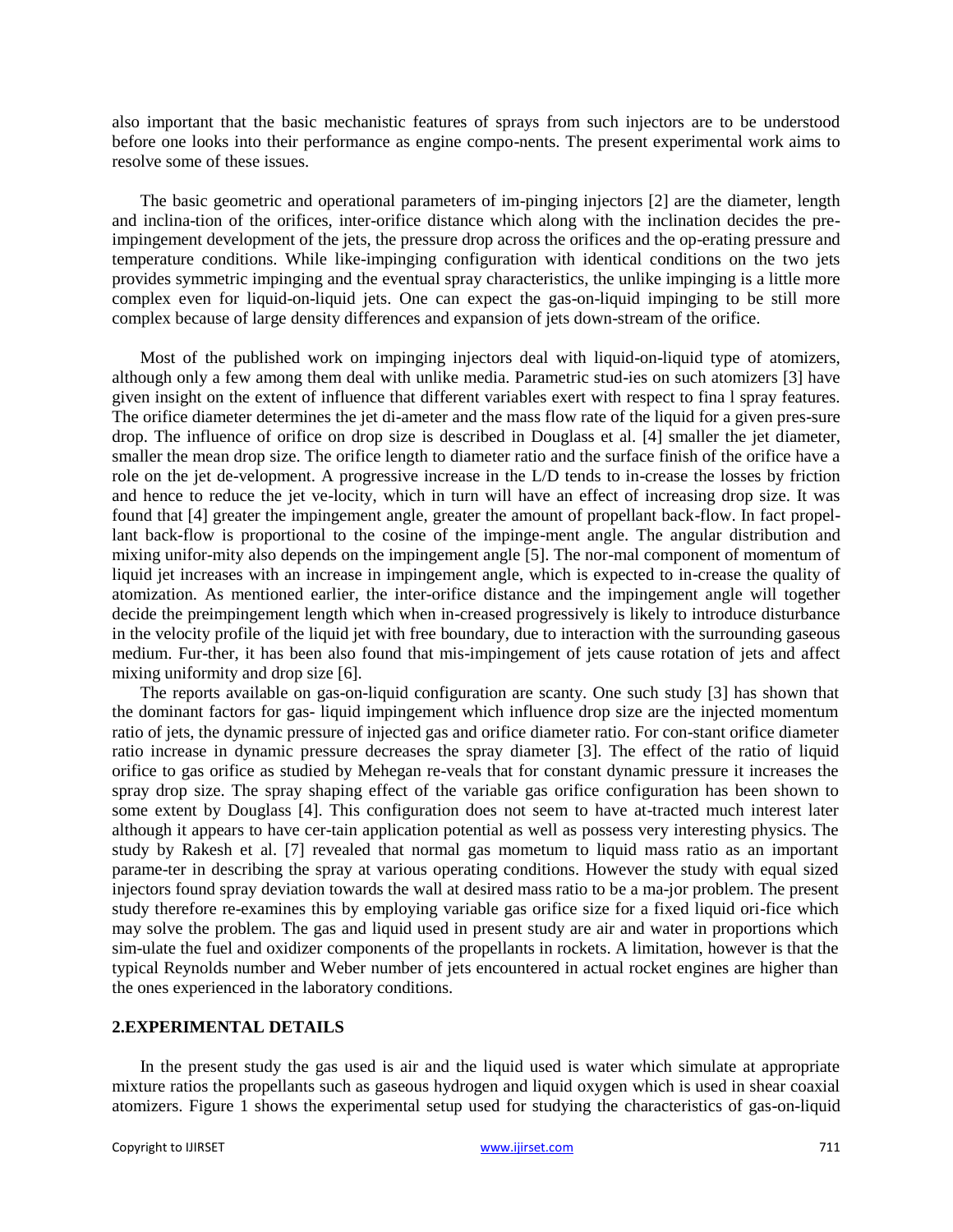impinging injectors. It consists of a two stage reciprocating compressor with an intercooler driven by a three phase 10 hp motor. The air from the compres-sor is stored in an air storage tank which is designed for air at pressure up to about 15 atm. From the air storage tank two air lines are taken, one of which is connected to a wa-ter storage tank of about 40 l capacity and the other end to the control board for the impinging injectors. The air line is then connected to the air injector on the left side of the injector plate through a valve and a pressure gauge. A wa-ter tapping is taken from the bottom of the water storage tank and is connected to a filter on the control board. The line from the water filter is then led to one of the injectors through a control valve and a pressure gauge.

Figure 2 shows the details of the injector used for the study. It consists of an injector body which is modular in design so that injectors of different diameters can be in serted with relative ease. The injector is smoothly con-verged so as to minimize pressure loss. The arrangement permits variations in orifice sizes, inter-orifice distance and the inclination of the jets. The orifice sizes in the present work range between 0.5 and 1.5 mm and the pressure drop up to 7 atm. Calibration runs have shown that typical ori-fice discharge coefficient was above the sharp edge value of 0.61 but rarely above 0.9. Under the operating con-ditions the liquid side Reynolds number works out to be around 30.000 and the Weber number about 10.000. These are lower than those encountered in rocket motors largely because of the orifice size limitations in the laboratory.



**FIGURE 1**. SCHEMATIC OF EXPERIMENTAL SETUP.



**FIGURE 2**. SCHEMATIC OF INJECTOR ASSEMBLY

A mechanical patternator has been extensively used in the present experiments for finding the spray mass distribution. The main aspect considered in the design of this patternator was to allow maximum area for sample collection with minimum blockage. The patternator was designed with 144 metallic tubes clamped together in a 12×12 array. This provides a square of 144 mm side as the sample collection area. Each metal tube is fitted at the bottom with a wooden plug through which a plastic tube is inserted in the metallic tube. The other end of the plastic tube goes to the test tube where the sample is collected for measurement. The test tubes are also arranged in a  $12 \times 12$  fashion in a specially designed tray. The test tubes used for sample collection are 100 ml capacity that allows to keep collection time of around 15 to 20 s. The schematic of the patternator is shown in Figure 3. Typical spray collection efficiency for the mentioned patternator ranges from 65 to 80 % .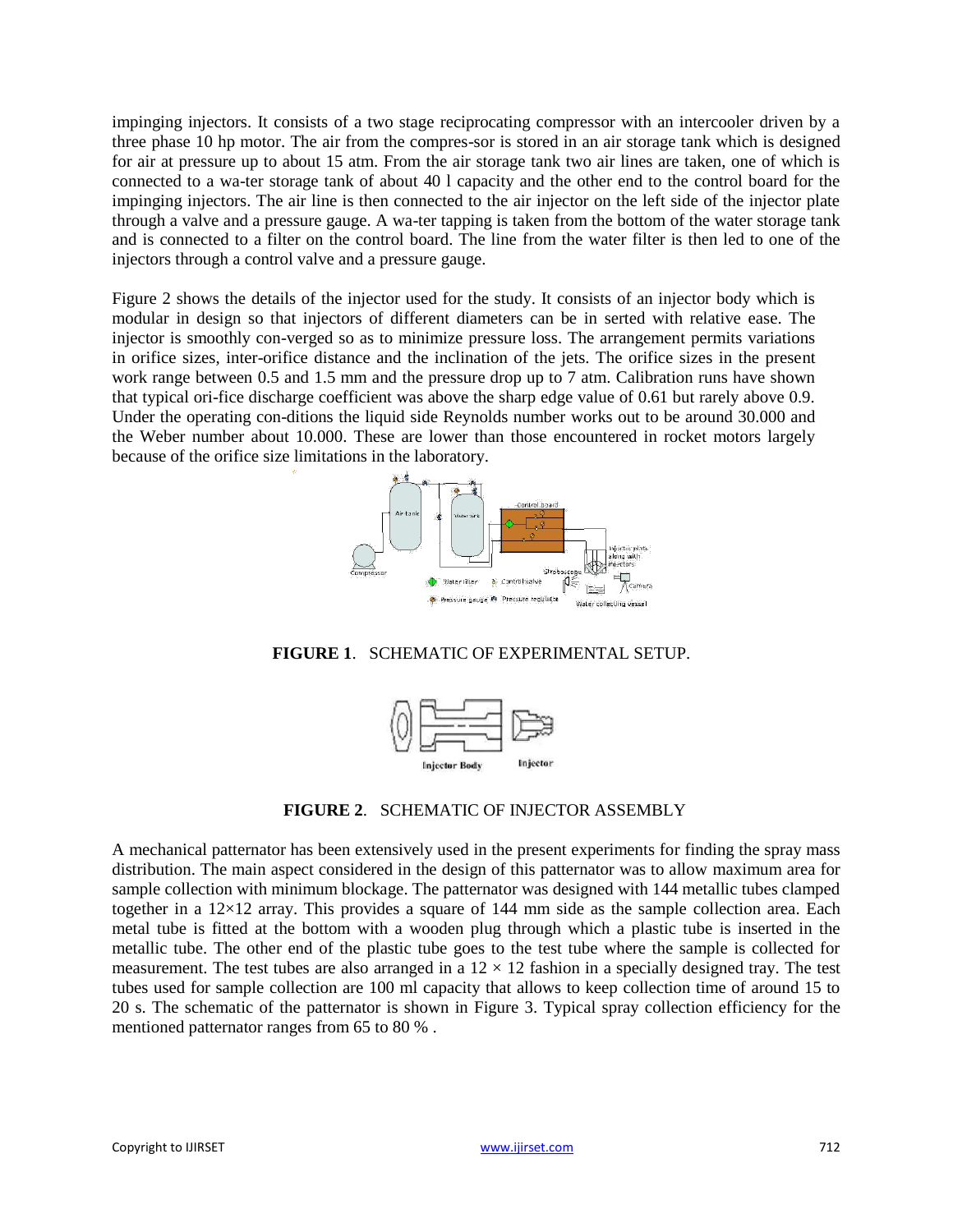

**FIGURE 3**. SCHEMATIC OF THE PATTERNATOR USED IN THE STUDY

The droplet size distribution was measured using Malvern Mastersizer X particle analyzer which works on the principle of diffraction of a laser beam in the presence of droplets in the spray. The instrument provides the line of sight averaged diffraction data. A large number of ex-periments are conducted to bring out the effect of variable gas orifice area on the Gas-on-Liquid impingement pro-cess. This includes oversizing and undersizing the gas ori-fice in relation to the liquid orifice.

#### **3. RESULTS**

Experiments with equal orifice Gas-on-Liquid imping-ing injectors have revealed that for a required mass flow ra-tio it is difficult to obtain a desired mass distribution. Mor e-over as the gas pressure drop increases for a fixed liquid pressure drop the resulting spray mass get skewed to one side of the combustion chamber resulting in hotspots on the walls, thus resulting in combustion chamber damage. The study of the spray deviation angle reveals that it is very much depending on the momentum ratio (MR) of the jets. Since the density of gas is less than that of liquid, a very high pressure drop is required for the gas jet to achieve the same mass flow rate of liquid. Thus for the required mass ratio's in some applications the equal orificed impingement may give skewed spray distribution

A mass distribution study has been conducted for find-ing the spray mass concentration at different mass ratio's. The mechanical patternator mentioned earlier has been used for the purpose. Figure 5 shows the mass distribu-tion for various gas and liquid pressure drops. Inorder to study the effect of momentum ratio on the mass distribution



(a) Spray deviation angle (view in the plain of orifices)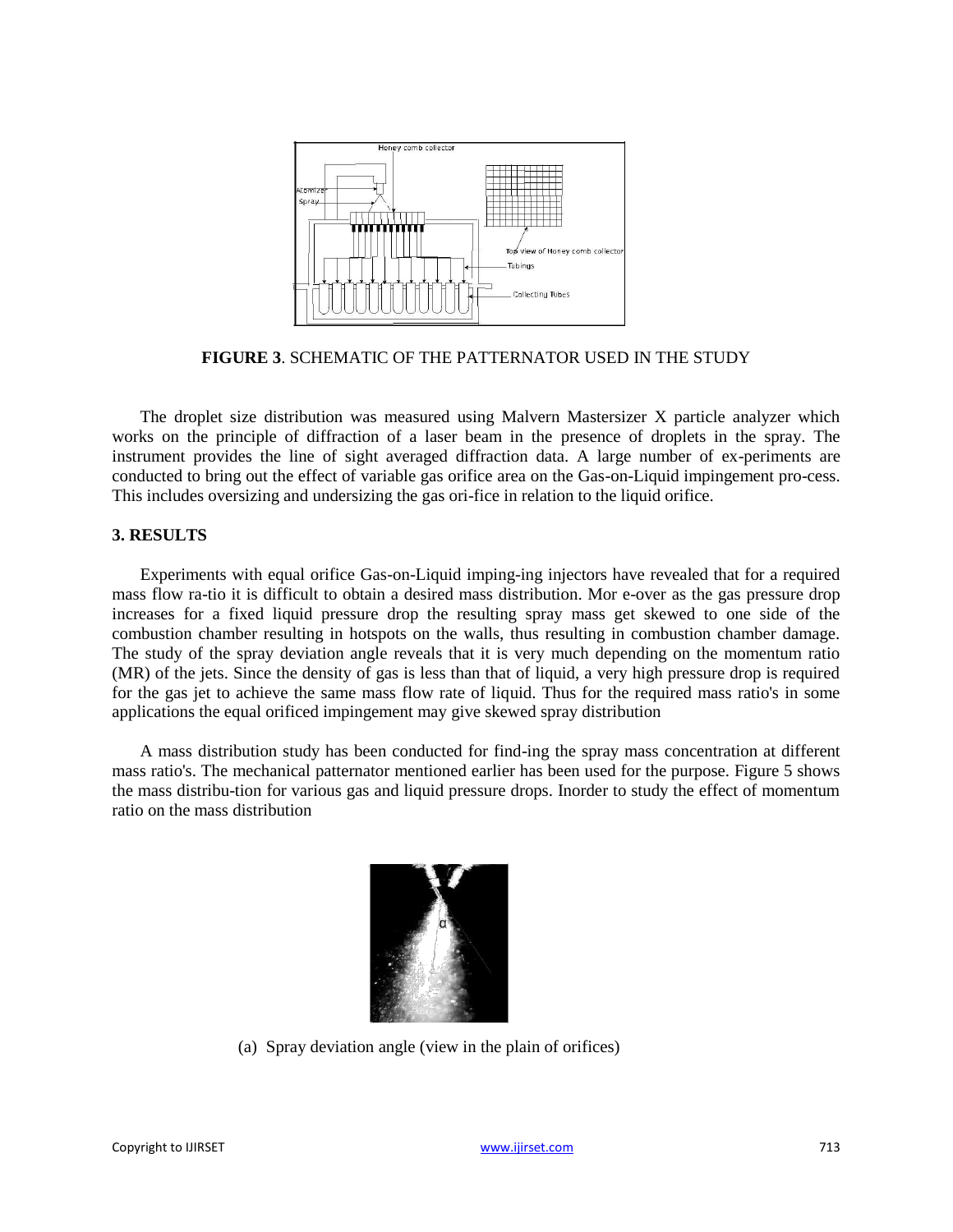

(b) Spray deviation angle variation with MSR

#### **FIGURE 4**. SPRAY DEVIATION ANGLE VARIATION WITH MSR

of Gas-on-Liquid impinging jets, test were carried out by keeping the pressure drop of water at 0.8 kg  $\text{cm}^{-2}$  and the air pressure drop varying from 0.4 kg cm<sup>-2</sup> to 3.6 kg cm<sup>-2</sup> thus changing MR from above unity to below unity.The re-sult of the mass distribution study is shown using contour plots which is suitable for any injector.

It was observed that initially the mass distribution is el-liptical and when the gas pressure drop is increased a dent is formed on the elliptical surface. This dent increases with MSR and after some MSR the dent size doesn't vary much. We can see from the above contour plots that the location of maximum mass region represented by the red region in the contour plot shifts with gas pressure drop and after a particular MSR it's position is mainly stagnant. It was ob-served that that as the MSR increases the spray major axis width increases.

Thus we have seen from the above plots that for re-quired mass ratio's of about 10, the spray mass distribution may not be a desired one.



**FIGURE 5**. EFFECT OF MASS RATIO ON THE MASS DISTRIBUTION OF GAS-ON-LIQUID IMPINGING JETS (a) MSR=45, (b)MSR=22, (c)MSR=16 (d)MSR=13,(e)MSR=10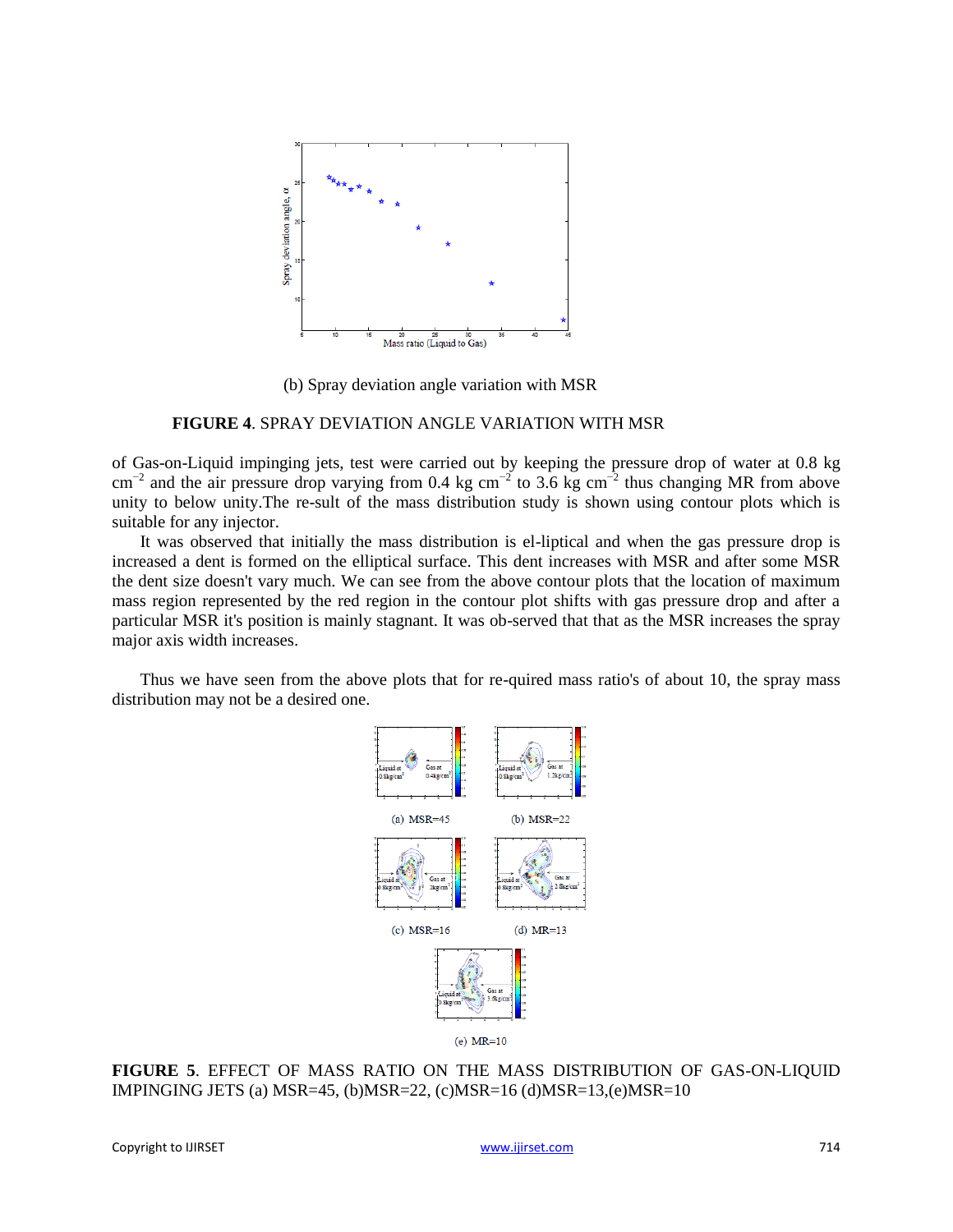Thus in order to obtain the desired mass distribution experiments are done with vari-able gas orifices. The size of the gas orifice is varied from 0.5 to 1.5 mm.The pressure drop for gas nozzle was varied from 0.4 kg cm<sup>-2</sup> to 4.8 kg cm<sup>-2</sup> and that of liquid nozzle kept constant at 1.2 kg cm<sup>-2</sup>. Figure show the plot showing the effect of orifice diameter on SMD at various mass ratio's. The plot revealed that that SMD obtained with various gas orifices depends upon the MSR. As MSR increases the SMD in the case of large orifices increase rapidly be-cause most of the mass goes out without impinging the liquid jets. The gas jet issuing out of the orifice diverges rapidly ( divergence phenomenon varies depending upon the gas jet is subsonic or under expanded sonic). This divergence along with the large width cause most of the gas jet to pass without impinging the liquid jet. The large gas jet may also reduce the divergence of the spray. For a given MSR the small orifice gives a small SMD. This is beacuse for a small orice, to keep the same mass flow rate as that of large orifice, large dynamic pressure should be high. This dependance of the dynamic pressure on drop size has been verified by Mehegan.



(a) liquid 1.2 kg cm<sup>-2</sup> & (b) liquid 1.2 kg cm<sup>-2</sup> & gas  $0.4 \text{ kg cm}^{-2}$ gas  $0.8$ kg $cm^{-2}$ 



(c) liquid 1.2 kg cm<sup>-2</sup> & (d) liquid 1.2 kg cm<sup>-2</sup> & gas  $1.2$ kg cm $^{-2}$ gas  $1.6$ kg $cm^{-2}$ 

**FIGURE 7**. MASS DISTRIBUTION PLOTS FOR LIQUID DIAMETER 0.5mm& GAS ORIFICE DIAMETER 1.2mm (a)LIQUID 1.2kg cm<sup>-2</sup> & GAS 0.4kg cm<sup>-2</sup>, (b)LIQUID 1.2 kg cm<sup>-2</sup> & GAS 0.8 kg  $\text{cm}^{-2}$ , (c)LIQUID 1.2kg cm<sup>-2</sup> & GAS 1.2kg cm<sup>-2</sup>, (d)LIQUID 1.2 kg cm<sup>-2</sup> & GAS 1.6kg cm<sup>-2</sup>

Due to this higher mass flow rate is required for large orifice for getting the same SMD as of smaller orifice. As seen from the figure the slope of each set of data points changes after reaching a particular mass ratio ,which is higher in the case of small orifice. The following figure 7 shows that mass distribution plot for variable gas and liquid orifice diameters. The gas orifice diameter being 1.2 mm and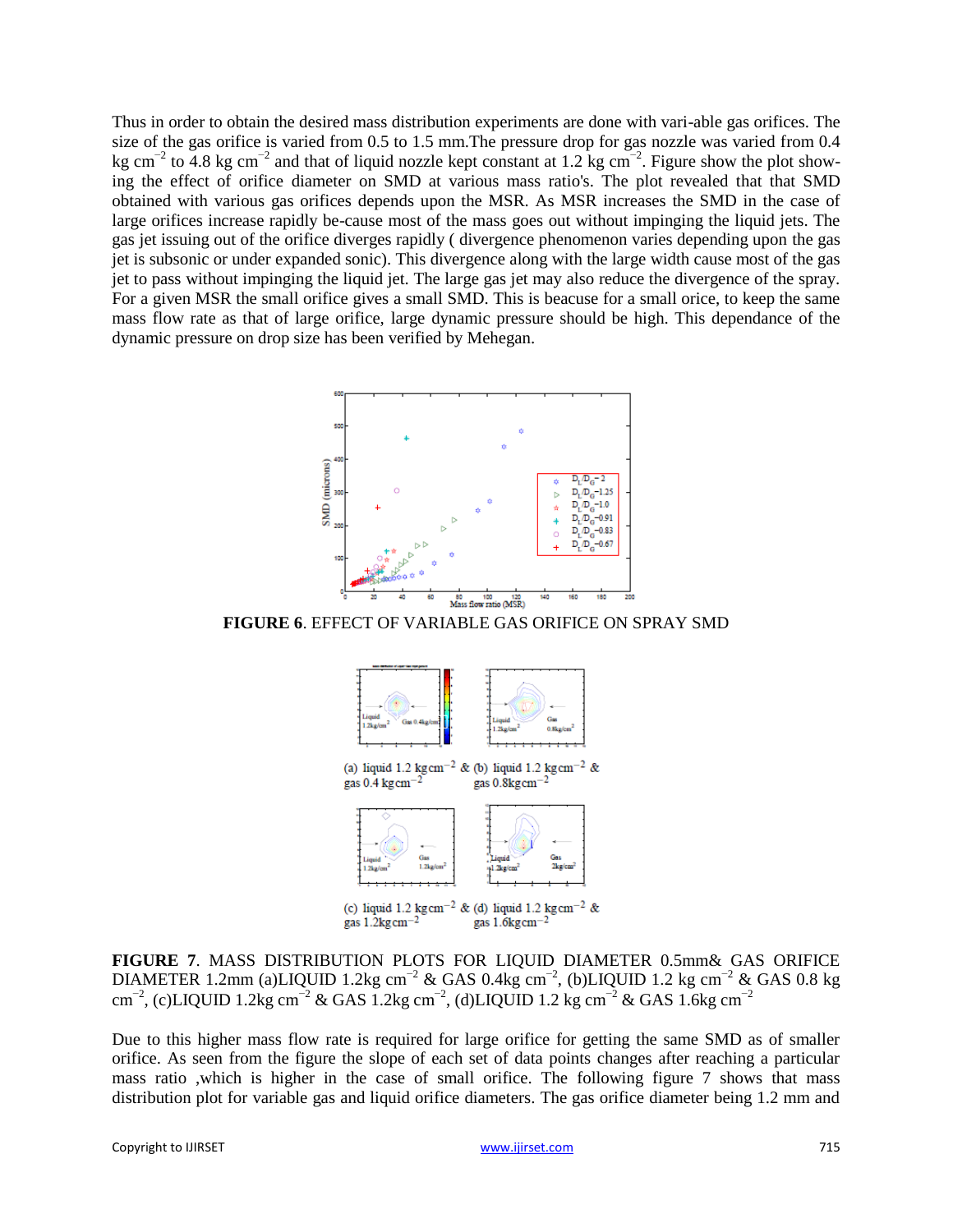liquid orifice diameter being 0 .5 mm.



(a) mass ratio:8 &  $D_1/D_g$ : 1



(b) mass ratio:8 &  $D_1/D_g$ : 0.4166

**FIGURE 8**. MASS DISTRIBUTION AT VARIOUS  $D_1/D_g$  (a)MSR:8 &  $D_1/D_g$ : 1, (b) MSR:8 &  $D_1/D_g$ :0.4166

Thus for the process of getting uniform distribution gas orifice diameters were changed for a constant liquid orifice diameter. It was found that as the gas injector diameter increases in relation to the liquid diameter more uniform distribution is obtained. As the gas diameter increases in relation to the liquid diameter, more gas mass flow rate is obtained at a less pressure drop. Thus more or less a ellip-tical mass distribution can be obtained at desired gas mass flow rate . Moreover for a particular liquid to gas orifice diameter as the gas pressure increases in relation to the liq-uid diameter the distribution becomes more non-uniform as confirmed from the mass distribution studies. The fol-lowing plot shows a comparison of the mass distribution obtained for equal orifice gas and variable gas orifice noz-zle for a mass ratio of 8. Thsu Fig. 8 and Fig. 6 confirm that using variable gas orifice geometry helps to achieve the desired spray characterictics.

#### **4. CONCLUSION**

The effect of variable orifice geometry on Gas-on-Liquid impingement has been studied. The motivation for the work came from the disavantages occured with equal orifice Gas-on-Liquid injectors. For equal orifice injector s sometimes the desired mass ratio cause skewness of the resulting spray which cause it to impinge the combustion chamber walls thereby damaging it. Moreover with equal orifice